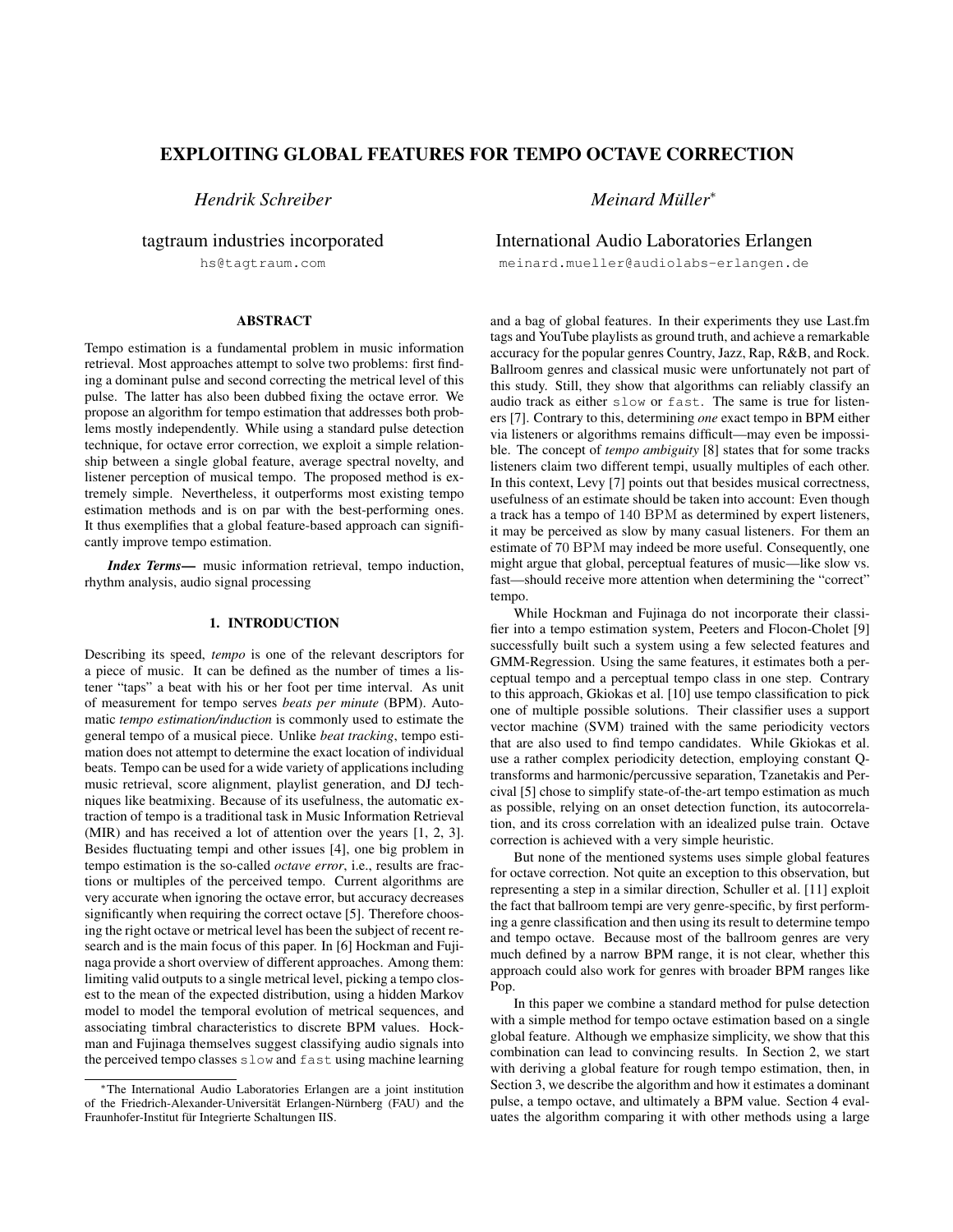

Fig. 1. Spectral novelty  $SN_{82}$  of excerpts of Norah Jones' slow "Come Away With Me", and of Blink-182's fast "The Rock Show". The mean is shown as horizontal line.

dataset. Finally, in Section 5, we present our conclusions.

The code was implemented using the Java-based open source audio feature extraction framework *jipes*. 1 In the interest of reproducibility, we are making a binary version of the algorithm available at http://bit.ly/H3ZonA.

## 2. FEATURE SELECTION

Inspired by [6] we collected a number of global song features via the consumer application *beaTunes*. 2 For each song we retrieved Last.fm's most popular tags and selected those songs associated with the tag slow or fast, but not both. For the genres Rock, Pop, Jazz, Alternative, Industrial, Heavy Metal, Soul, and Dance the dataset contained 8517 songs, 1296 (15.2%) of which labeled as fast. Because of the obvious imbalance between slow and fast songs also observed in [7], we grouped the data by genre, each group with an equal number of songs labeled as slow or fast. We did so by randomly removing songs of the overrepresented tempo class. Using the common global features (e.g. described in [12]) mean RMS, standard deviation of RMS, mean spectral centroid, mean relative spectral entropy, peak spectral fluctuation, mean spectral novelty, and mean spectral spread we classified the songs into slow and fast using one feature at a time. From these features, the *mean spectral novelty* (SNM) turned out to be the most successful one. Obviously, the selection of SNM is neither the result of an exhaustive search nor can classification based on one feature at a time be expected to be the best choice. Nevertheless, even a single, imperfect feature can suffice to show the merits of using global features for octave correction, which is the subject of this investigation.

 $SNM<sub>L</sub>$  is calculated by first converting the signal to mono with a sample rate of 11025 Hz. Then we compute the spectra  $X(t)$ with  $t \in [0 : T] := \{0, 1, 2, ..., T\}$  of 93 ms windows with  $1/2$ overlap, by applying a Hamming window and then performing an STFT. From  $X$  we build a self-similarity matrix  $S$ , using the cosine of the angle between two power spectral vectors  $Y(t) = |X(t)|^2$  as similarity score. The novelty score  $SN_L$  is calculated with a square Gaussian checkerboard kernel  $C_L$  with length  $L = 64$ , see [13]. Considering the given sample rate and window overlap, this is equivalent to a 2.97 s kernel. We choose to normalize the score  $SN_L$ by dividing by the sum of the absolute values of all kernel elements (Eq. 1). To obtain the mean  $\text{SNM}_L$  we average  $\text{SN}_L(t)$  for  $t \in [L/2 : T - L/2].$ 

| Genre              | Songs | Correct | $\text{SNM}_{64}$ Threshold |
|--------------------|-------|---------|-----------------------------|
| Rock               | 1706  | 87.86%  | 0.034                       |
| Pop                | 262   | 88.17%  | 0.036                       |
| Jazz               | 330   | 86.06%  | 0.040                       |
| Alternative        | 72    | 81.94%  | 0.034                       |
| Industrial         | 68    | 80.88%  | 0.023                       |
| <b>Heavy Metal</b> | 54    | 83.33%  | 0.032                       |
| Soul               | 36    | 77.78%  | 0.032                       |
| Dance              | 36    | 83.33%  | 0.027                       |
| A11                | 2564  | 85.02%  | 0.036                       |

**Table 1:** Classification results for different genres using  $\text{SNM}_{64}$  and a threshold that was calculated using a decision tree. The labels slow and fast obtained from Last.fm served as ground truth.



Fig. 2. Strength of linear relationship between  $\text{SNM}_L$  and ground truth BPM of songs in GTZAN measured with correlation coefficient r depending on kernel length L. A maximum of  $r = 0.44$  is reached at  $\overline{L} = 82$ .

$$
SN_L(t) = \frac{\sum_{n=-L/2}^{L/2-1} \sum_{n=-L/2}^{L/2-1} C_L(m,n) \cdot S(t+m, t+n)}{\sum_{n=-L/2}^{L/2-1} \sum_{n=-L/2}^{L/2-1} |C_L(m,n)|} \tag{1}
$$

To illustrate  $SNM<sub>L</sub>$ , Fig. 1 shows spectral novelty values computed with a 3.81 s long kernel for a slow and a fast song. It seems surprising that  $SNM<sub>L</sub>$  tends to be larger for slower songs than for faster songs. We conjecture that this is the case, because faster songs tend to have more spectral fluctuations than slower songs. With regard to the chosen parameter settings, these fluctuations appear more like noise and less significant compared to the fewer but relatively clear novelty peaks occurring in slower songs. This may explain why  $SNM<sub>L</sub>$  is larger in the latter case.

With an overall correct slow/fast classification rate of 85% (Table 1),  $\text{SNM}_{64}$  can obviously help estimating the perceived tempo of music. But since our dataset did only contain few values for genres other than Rock, Pop, and Jazz, the validity of this statement is clearly limited to those genres. Also, a perceived slow tempo does not guarantee a certain BPM range. For example, a Viennese Waltz may be perceived as slow, but its tempo is typically 174 to 180 BPM. Furthermore, the kernel length  $L = 64$  was chosen before the relationship to the perceived tempo class was discovered.

Therefore we investigated the relationship between SNM and the ground truth of the tempo annotated GTZAN genres dataset [14]. GTZAN consists of 1000 songs, 100 from each genre. As a simple measure of relationship we computed Pearson's correlation coefficient r between ground truth BPM and  $\text{SNM}_L$  for the kernel lengths

<sup>1</sup>http://www.tagtraum.com/jipes

<sup>2</sup>http://www.beatunes.com/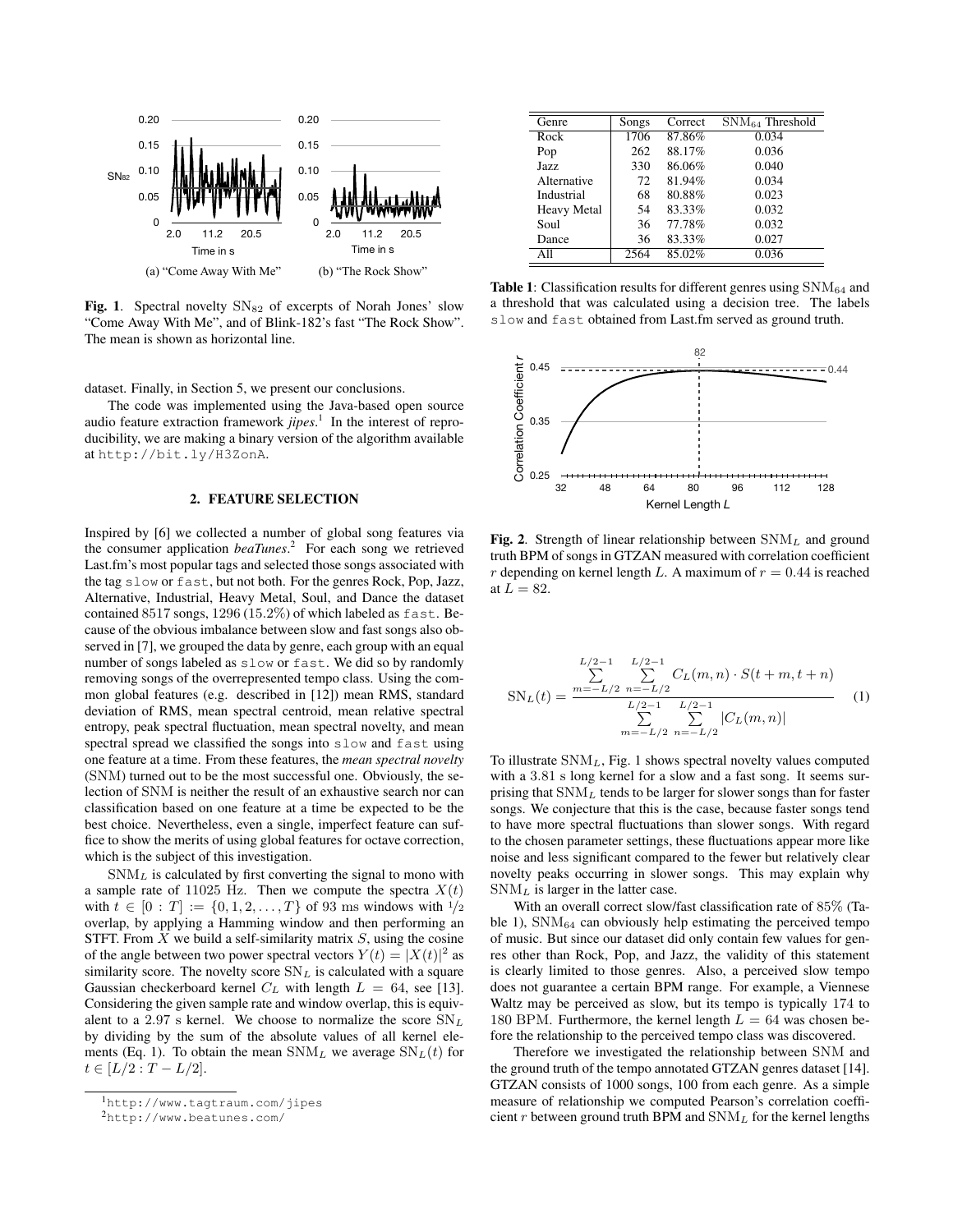| r                 | MAE   | <b>RMSE</b> |
|-------------------|-------|-------------|
| $\overline{0.22}$ | 22.56 | 27.50       |
| 0.16              | 22.13 | 27.92       |
| 0.42              | 17.18 | 21.46       |
| 0.30              | 12.33 | 17.35       |
| 0.34              | 7.51  | 11.00       |
| 0.60              | 15.35 | 19.44       |
| 0.29              | 20.95 | 24.44       |
| 0.61              | 12.37 | 15.32       |
| 0.22              | 13.41 | 17.48       |
| 0.23              | 20.54 | 24.25       |
| 0.44              | 17.50 | 21.86       |
|                   |       |             |

Table 2: Genre-specific correlation r between GTZAN ground truth  $BPM$  and  $SNM<sub>82</sub>$  along with mean absolute errors (MAE) and root mean squared errors (RMSE) in BPM for genre-specific linear regressions.

32 to 128 and found the maximum of  $r = 0.44$  at  $L = 82$ , covering 3.81 s (Fig. 2). The low correlation coefficient indicates that this is not a strong linear relationship—at least not for the whole collection. In fact, the results in Table 2 suggest, that the relationship between SNM and BPM is genre-dependent. With  $r = 0.61$ and  $r = 0.60$  it is very promising for Pop and Jazz, and less so for Blues, Classical, or Reggae with  $r = 0.22$ ,  $r = 0.16$ , and  $r = 0.22$ , respectively. But considering that we just want to estimate the tempo octave rather than the precise BPM, mean absolute errors (MAE) of less than 23 BPM and root mean squared errors (RMSE) of less than 28 BPM for genre-specific linear regressions (Table 2), make a linear model suitable enough for our purposes.

#### 3. ALGORITHM

We are dividing the problem of tempo estimation into three separate tasks: 1) computing a dominant pulse while largely ignoring the tempo octave, 2) determining a rough estimate of the perceived tempo and thus the tempo octave, and 3) combining the two results in a meaningful way.

#### 3.1. Estimating the Dominant Pulse

To estimate the dominant pulse, we follow the general idea of standard approaches measuring changes in the power spectrum Y , see [15, 16]. The power for each bin k at time t is given by  $Y(t, k)$ , its positive logarithmic power  $Y_{\text{ln}}(t, k) := \ln(1000 \cdot Y(t, k) + 1)$ , and its frequency by  $F(k)$ . We define the onset strength function (or novelty curve)  $O(t)$  as the sum of the bandwise differences between the logarithmic powers  $Y_{\text{ln}}(t, k)$  and  $Y_{\text{ln}}(t - 1, k)$  for those k where the frequency  $F(k) \in [30, 720]$  Hz and  $Y(t, k)$  is greater than  $\alpha Y(t - 1, k)$  [17]:

$$
I(t,k) = \begin{cases} 1, & \text{if } Y(t,k) > \alpha Y(t-1,k) \\ \text{and } F(k) \in [30, 720], \\ 0, & \text{otherwise,} \end{cases}
$$
 (2)  

$$
O(t) = \sum_{k} (Y_{\text{in}}(t,k) - Y_{\text{in}}(t-1,k)) \cdot I(t,k).
$$

The factor  $\alpha = 1.76$  was introduced to disregard small increases in loudness and thus to reduce noise in the onset strength signal. Just like the frequency range, its value was found experimentally.

 $O(t)$  is transformed using a DFT with length 8192. At the given sample rate, this length ensures a resolution of 0.156 BPM. The

peaks of the resulting beat spectrum  $B$  represent the strength of BPM values in the signal [18]. But they do not take into account harmonics, i.e., the fact that a 30 BPM peak usually implies a 60 BPM peak [19, 20]. Therefore we derive an enhanced beat spectrum  $B<sub>E</sub>$ , which boosts frequencies that are supported by certain harmonics:

$$
B_E(k) = \sum_{i=0}^{2} |B(k \cdot 2^i)| \tag{3}
$$

Similar to computing a spectral sum [21] or an enhanced beat histogram [5],  $B_E$  incorporates harmonics by simply adding to each bin the magnitudes of the bins corresponding to two times and to four times of its own frequency.<sup>3</sup> Because most popular Western music is in  $\frac{4}{4}$ -time, and most octave errors are by factor of two [2], we purposefully leave out the third harmonic. This allows  $B<sub>E</sub>$  to better match a wrong, but strong tempo octave. To calculate the estimated dominant pulse  $T$ , we determine the highest value of  $B<sub>E</sub>$  and finally convert its associated frequency to BPM:

$$
T = F(\underset{k}{\operatorname{argmax}} B_E(k)) \cdot 60 \tag{4}
$$

#### 3.2. Estimating the Tempo Octave

Since we have found a somewhat linear relationship between SNM and BPM, all we have to do to estimate the rough tempo TO, is to find the kernel length L that leads to  $\text{SNM}_L$  values that correlate well with a training ground truth and then perform a linear regression. Because the time complexity of computing  $SNM<sub>L</sub>$  is quadratic, we prefer smaller  $L$ . We found that the value determined for GTZAN,  $L = 82$ , represents a good tradeoff between correlation and runtime behavior. To compute the linear regression with WEKA [22], we use the combined five datasets [7, 9, 3, 23, 14] also used in [5], but a ground truth improved by Percival. The resulting regression for the rough perceived tempo estimate TO is given by:

$$
TO = -851.144 \cdot SNM_{82} + 137.623 \tag{5}
$$

#### 3.3. Combining Tempo and Tempo Octave

As mentioned above, most octave errors are by factor of two [2]. Therefore, to compute the final tempo  $T_{\text{final}}$ , we divide/multiply  $T$ with/by two until it is closest to TO. In other words,  $T_{\text{final}} = 2^i \cdot T$ with  $i \in \mathbb{Z}$  such that  $0.75 \cdot \text{TO} < 2^i \cdot T < 1.5 \cdot \text{TO}$ .

#### 4. EVALUATION

The proposed method schr1 was compared with the best performing algorithms  $[24, 25, 26, 27]$ <sup>4,5</sup> discussed in  $[5]$  and a baseline method schr0 using the same five datasets, with the aforementioned improved ground truth.<sup>6</sup> The baseline  $schr0$  consists of just the pulse estimation part described above, but without the  $\text{SNM}_{82}$ based octave correction. As measures of accuracy we employed *Accuracy1*, the percentage of estimates that are within 4% of the ground truth tempo, and *Accuracy2*, the percentage of estimates that are within 4% of a multiple of  $\frac{1}{3}$ ,  $\frac{1}{2}$ , 2, 3 times the ground truth

<sup>&</sup>lt;sup>3</sup>The actual implementation differs slightly to take the discrete nature of the DFT into account.

<sup>4</sup> zplane [aufTAKT] V3, http://www.beat-tracking.com/

<sup>5</sup>Dev build v3.2, http://developer.echonest.com/

<sup>&</sup>lt;sup>6</sup>Therefore the results are not identical to [5].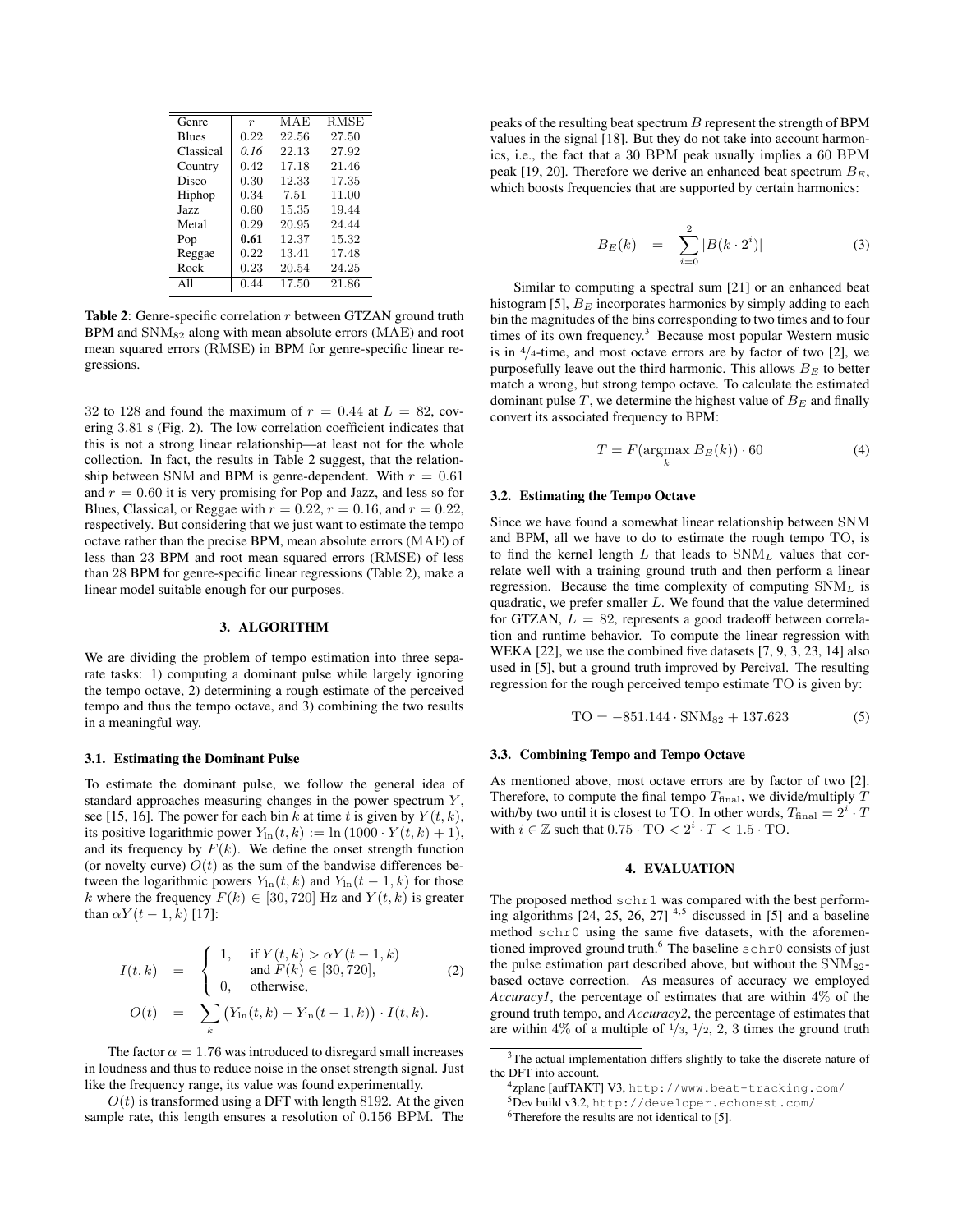| Dataset                  | Songs | schr1 | schr0    | marsyas  | gkiokas  | zplane   | echonest | ibt      | qm_vamp  |
|--------------------------|-------|-------|----------|----------|----------|----------|----------|----------|----------|
| <b>ACM MIRUM</b>         | 1410  | 76.1  | $70.3 -$ | $71.6-$  | $72.6 -$ | $70.2 -$ | 73.8     | $63.0-$  | $63.9-$  |
| <b>ISMIR04 Songs</b>     | 465   | 73.1  | $61.9-$  | $58.5 -$ | $56.8-$  | $56.1 -$ | $57.0-$  | $46.7 -$ | $42.8 -$ |
| <b>Ballroom</b>          | 698   | 66.3  | 65.5     | 63.3     | $62.9 -$ | 66.5     | 56.6-    | 63.8     | 65.3     |
| Hainsworth               | 222   | 70.7  | 68.9     | 66.7     | 64.4     | 69.8     | 66.7     | 72.5     | 72.5     |
| <b>GTZAN</b> Genres      | 1000  | 77.0  | $69.2 -$ | 74.6     | $71.1 -$ | $68.5 -$ | $67.8 -$ | $60.4 -$ | 57.9-    |
| Dataset Average          | 759   | 72.7  | 67.2     | 66.9     | 65.6     | 66.2     | 64.4     | 61.3     | 60.5     |
| <b>Combined Datasets</b> | 3795  | 73.9  | $68.0-$  | $69.0-$  | $68.0-$  | $67.3-$  | 66.6-    | $61.0-$  | $60.5 -$ |
| (a) <i>Accuracy I</i>    |       |       |          |          |          |          |          |          |          |
|                          |       |       |          |          |          |          |          |          |          |
| Dataset                  | Songs | schr1 | schr0    | marsyas  | gkiokas  | zplane   | echonest | ibt      | qm_vamp  |
| <b>ACM MIRUM</b>         | 1410  | 96.0  | 96.5     | 96.0     | $97.8 +$ | $93.8 -$ | $92.8 -$ | $92.8 -$ | $92.3 -$ |
| <b>ISMIR04 Songs</b>     | 465   | 91.8  | 92.0     | $83.2 -$ | 90.8     | $82.4 -$ | $78.5 -$ | $76.8 -$ | $77.9-$  |
| <b>Ballroom</b>          | 698   | 96.3  | 97.6     | $91.6-$  | 97.7     | 94.4     | $86.1 -$ | 89.8-    | $87.8 -$ |
| Hainsworth               | 222   | 86.9  | 84.7     | 82.0     | 84.7     | 82.4     | 85.6     | 82.0     | 83.8     |
| <b>GTZAN</b> Genres      | 1000  | 92.6  | 92.6     | 90.8     | 92.9     | $88.6-$  | $86.7 -$ | $86.2 -$ | $85.8 -$ |
| Dataset Average          | 759   | 92.7  | 92.7     | 88.7     | 92.8     | 88.3     | 85.9     | 85.5     | 85.5     |
| <b>Combined Datasets</b> | 3795  | 94.1  | 94.4     | $91.4-$  | 94.9     | $90.5 -$ | $87.8 -$ | $87.9 -$ | $87.5 -$ |

(b) *Accuracy2*

Table 3: Tempo results for (a) *Accuracy1* and (b) *Accuracy2* in percent. The + and − signs indicate a statistically significant difference between an algorithm and schr1. Bold numbers mark the best-performing algorithm(s) for a dataset. "Dataset Average" is the mean of the algorithms' results for each dataset. "Combined Datasets" is the accuracy over all datasets.  $schr0$  is  $schr1$  without octave correction.

tempo. We tested for statistical significance with McNemar's test and a significance value of  $p < 0.01$ , see [2]. Table 3 shows the results computed with data kindly made available by Tzanetakis and Percival. For  $Accuracy1$ , schr1 performs either as well or better, often significantly, than all other algorithms. In particular, *Accuracyl* for the combined datasets is with 73.9% significantly higher. For *Accuracy*2, schr1 reaches values similar to the best performing algorithm gkiokas. With an *Accuracy2* of 94.1% for the combined datasets, schr1 performs significantly better than all other algorithms except the much more complex gkiokas and the baseline method schr0.

In Table 4, we have analyzed the errors of the various algorithms with regard to *Accuracy1*. For example, marsyas [5] scores lower than schr1 since there are slightly more tempo confusions by a factor of two (9.6% compared to 8.5%) and also for factors/quotients beyond three (8.6% compared to 5.9% in other). Furthermore, gkiokas [24] has a relatively large percentage (14.6%) for tempo confusions by factor of two—something they addressed for ballroom genres in [10]. Summarizing, while schr1 has the fewest octave errors of any of the tested systems, tempo confusions by factor or fraction of two remain the biggest challenge for the best performing systems.

### 5. CONCLUSIONS

We have presented a very simple and effective tempo estimation algorithm that combines standard pulse detection with a continuous tempo octave estimation using the single global feature  $\text{SNM}_{82}$ . Broad experimental evaluation shows that our method performs as well or significantly better than other state-of-the-art algorithms for a large, mixed-genre dataset. This indicates that perceptual global features can play an important role in tempo octave estimation. In the future, we plan to evaluate other global features to improve genrespecific tempo octave estimation.

| Algorithm | $\times$ 1/2 | $\times 2$ | $\times$ 1/3 | $\times$ 3 | other |
|-----------|--------------|------------|--------------|------------|-------|
| schr1     | 11.7         | 8.5        | 0.0          | 0.1        | 5.9   |
| schr0     | 10.8         | 14.6       | 0.4          | 0.7        | 5.6   |
| marsyas   | 11.7         | 9.6        | 0.7          | 0.5        | 8.6   |
| gkiokas   | 10.4         | 14.6       | 1.3          | 0.5        | 5.1   |
| zplane    | 8.9          | 13.9       | 0.0          | 0.4        | 9.5   |
| echonest  | 8.2          | 12.2       | 0.6          | 0.3        | 12.2  |
| ibt       | 6.8          | 19.6       | 0.0          | 0.6        | 12.1  |
| qm_vamp   | 4.7          | 21.4       | 0.0          | 0.8        | 12.5  |

Table 4: Percentages of the reported results for the combined datasets that are equal to a certain integer multiple or fraction of the ground truth  $(4\%$  tolerance). Base data for third party algorithms obtained courtesy of Tzanetakis and Percival.

## 6. ACKNOWLEDGEMENTS

We would like to thank George Tzanetakis and Graham Percival for sharing their detailed results.

#### 7. REFERENCES

- [1] Eric D. Scheirer, "Tempo and beat analysis of acoustical musical signals," *Journal of the Acoustical Society of America*, vol. 103, no. 1, pp. 588–601, 1998.
- [2] Jose R. Zapata and Emilia Gómez, "Comparative evaluation and combination of audio tempo estimation approaches," in *42nd AES Conference on Semantic Audio*, Ilmenau, Germany, 2011.
- [3] Fabien Gouyon, Anssi P. Klapuri, Simon Dixon, Miguel Alonso, George Tzanetakis, Christian Uhle, and Pedro Cano, "An experimental comparison of audio tempo induction algorithms," *IEEE Transactions on Audio, Speech, and Language Processing*, vol. 14, no. 5, pp. 1832–1844, 2006.